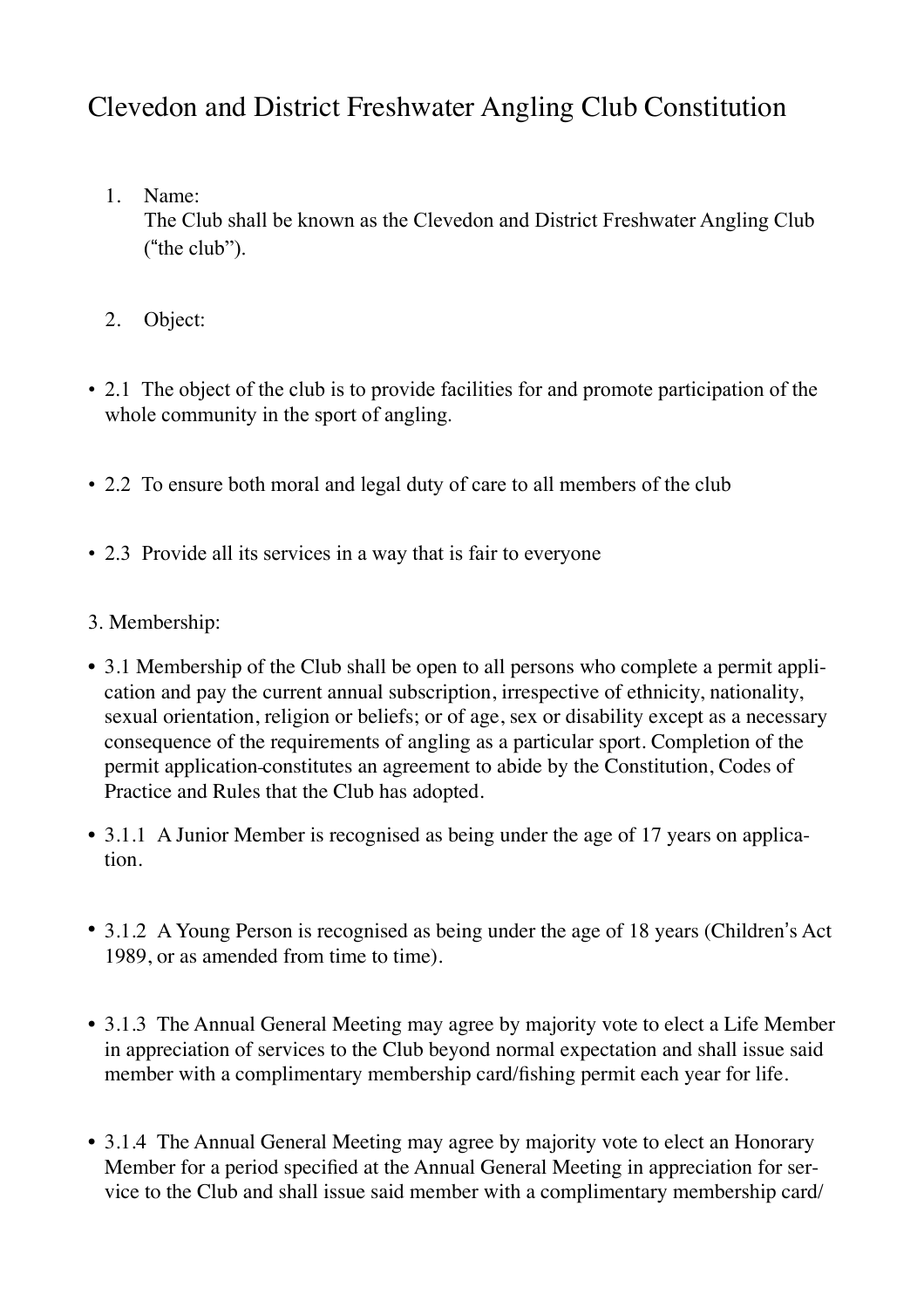fishing permit for the period of his honorary membership.

- 3.2 The Club may refuse membership or expel from membership only for good and sufficient cause, such as conduct or character likely to bring the Club or sport into disrepute. Appeal against such a decision may be made to the Club"s members in writing to the Honorary Secretary and decided by a majority vote.
- 3.3 The Management Committee of the Club may refuse membership or expel from membership only for good and sufficient cause, such as conduct or character likely to bring the Club or sport into disrepute. Appeal against such a decision may be made to the Club"s members in writing to the Honorary Secretary and decided by a majority vote.
- 3.4 All complaints concerning members must be in writing and signed by the complainant(s) and submitted to the Honorary Secretary for submission to the Management Committee.
- 3.5 Any member of the Club shall have the right to represent him or her self or be represented at a Management Committee meeting provided that at least one weeks advance notice of the wish to make such representations is given to the Honorary Secretary. The Chair retains the right to exclude any such member from the meeting or any part thereof in order to discuss confidential matters not pertaining to the member, or to discuss in private a decision of the Management Committee affecting the member. He/ Her may be present to hear any decision of the Management Committee and such decision should be confirmed in writing.
- 3.6 The voting rights of members shall be dependent upon their having paid the annual subscription, which shall be set annually and agreed by the Management Committee.
- 3.7 Any incident or accident occurring on Club waters or during any Club event must be immediately reported to the Secretary giving a full account of the incident or accident.
- 4. Management:
- 4.1 The Club shall be managed by a Management Committee elected by its members in Annual General Meeting.

All members of the Management Committee shall be elected for a period of twelve months but shall be eligible for re-election at the following Annual General Meeting.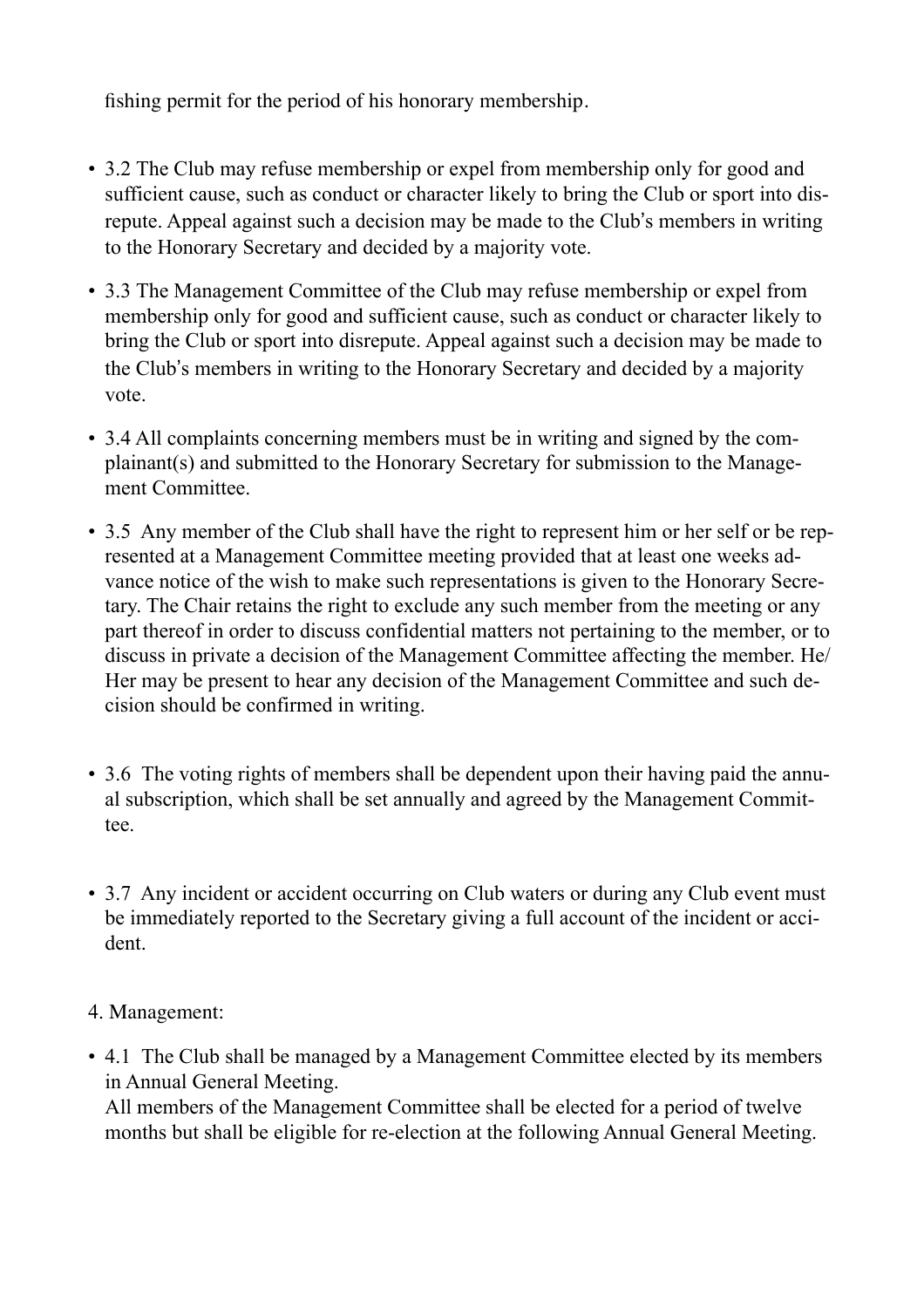- 4.2 The Management Committee shall have the power to co-opt members to fill vacancies arising during any period between Annual General Meeting and any members so co-opted shall serve until the next Annual General Meeting when they shall be eligible for election.
- 4.3 The Management Committee shall consist of a maximum of sixteen members who following election shall elect from amongst themselves the following officers. Chair Person Vice Chair Person Honorary Secretary / Publicity Officer Honorary Treasurer Match Secretary Head Water Keeper

4.4 Membership of the Management Committee shall be limited to members of two years consecutive standing. Owners and representatives of Angling Tackle and Bait Suppliers, Private Fisheries and Officials of other Angling Clubs or Associations or Match Groups will not be eligible to serve on the Management Committee of the Club not withstanding two years consecutive membership.

- 5. Powers and Duties of the Management Committee
- 5.1 The Management Committee shall have the power to take all actions necessary for the efficient running of the Club to achieve the aims of the Club. The Committee shall have the power to appoint sub-committees of it self and where necessary the right to co-opt onto these committees additional members, and that such additional members shall not be entitled to vote on any sub-committee decision.
- 5.2 The Management Committee shall meet monthly or on such dates, as it shall agree. The Chair may arrange an Extraordinary Meeting as deemed necessary. All Management Committee meetings shall be open to fully paid up members of the Club, although there may at the discretion of the Chair be closed business as the last items of the agenda.
- 5.3 Five members of the Management Committee excluding the Chair shall be deemed to form a quorum.
- 5.4 Each member of the Management Committee shall have a single vote with the exception of the Chair or person acting as Chair, who, in the event of a tie, shall cast a vote to maintain the status quo.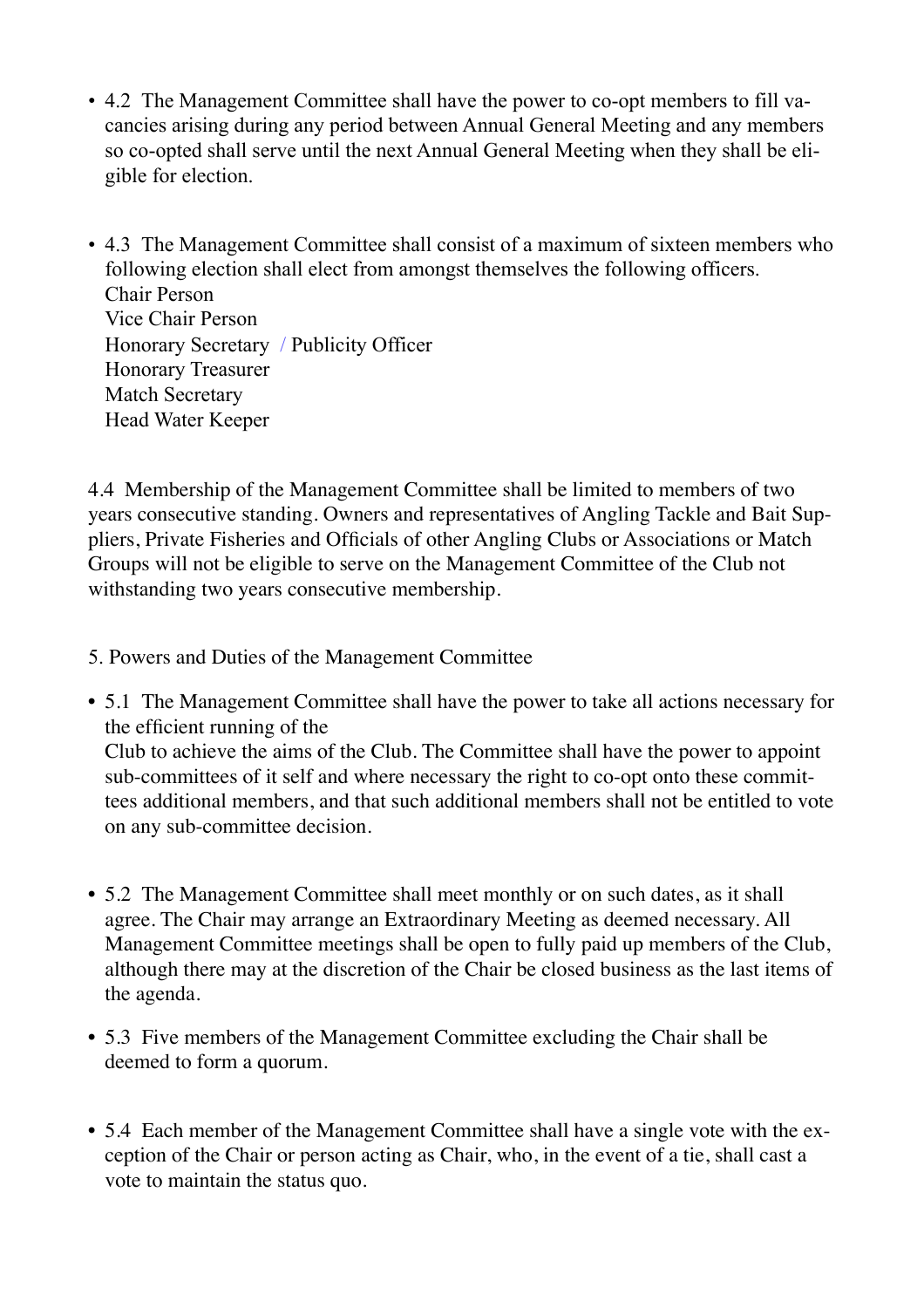- 5.5 The Management Committee shall have the power to make bye-laws for regulating the conduct and affairs of the Club provided the same are not inconsistent with the Constitution. Such bye-laws when made shall be brought to the attention of members in whatever way the Management Committee deems to be most effective in the circumstances.
- 5.6 The Management Committee shall have the power to alter this constitution but no such alteration shall take effect until the same has been confirmed at the Annual General Meeting or at any Special General Meeting convened for the purpose.

# 6 Assets:

- 6.1 There shall be no less than two or more than three Trustees who shall be chosen by the Management Committee and ratified at the next Annual General Meeting.
- 6.1.1 The Trustee shall hold office until death or resignation or until removed from office by a resolution of the Management Committee which shall be ratified at the next Annual General Meeting.
- 6.2 The Assets of the Club including real or leasehold property shall be held on trust by the Trustees of the Club for the benefit of the membership of the time being of the Club and not for their own individual benefit and be controlled by them as the Management Committee from time to time shall direct.
- 6.3 The Trustees shall be indemnified out of the assets of the Club against any risk in expense incurred by the pursuance of the office and shall be so insured.
- 6.4 Upon dissolution of the Club the assets shall be applied in discharge of the expenses of the dissolution and of all debts due by the Club to its creditors. To the extent that the assets are insufficient to meet those debts creditors who would in the case of the winding up of a company registered under the Companies Act 1985 (as amended from time to time) be preferential creditors shall be paid first followed by ordinary creditors and loans by members. In the event of an insufficiency of assets to pay any class of creditor in full such creditors shall be paid rateably in the proportion which their debt bears to the totality of the debts of the same class.
- 6.5 Any surplus of assets remaining after the satisfaction of all debts and liabilities shall not be paid to or distributed amongst the members of the Club, but shall be given or transferred to The Children"s Hospice South West – Registered Charity 1003314.

7 Powers and Duties of Officers: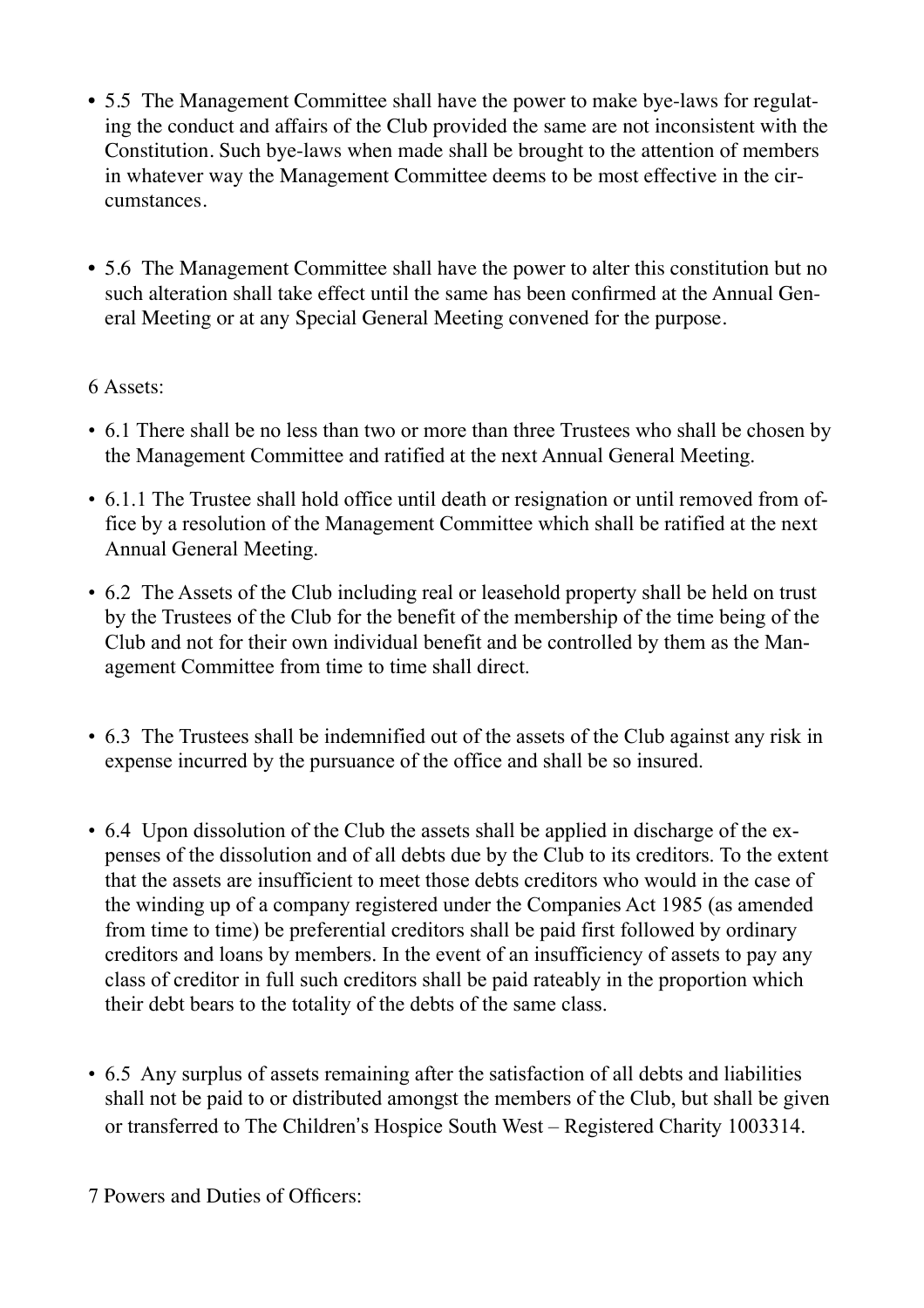- 7.1 The Chair shall preside over all meetings whether of the Management Committee or of the Club. In the absence of the Chair the Vice Chair shall preside. If neither are present a Chair shall be elected by the meeting for that meeting and he/she shall have a casting or additional vote in the event of an equality of votes.
- 7.2 The Vice Chair shall be available and able to carry out the position of the Chair in his or her absence.
- 7.3 Honorary Treasurer:
- 7.3.1 The Honorary Treasurer shall keep accurate financial records and prepare the annual financial statement for each Annual General Meeting. At every Management Committee Meeting he/she shall be in a position to advise the Management Committee of the current financial situation.
- 7.3.2 The Treasurer shall ensure that the funds of the Club are invested as approved by the Committee and no financial liability shall be incurred. The income and property of the Club shall be applied solely towards promoting the Club"s objects as set forth in this constitution and no portion thereof shall be paid or transferred, directly or indirectly, to Members of the Club. He/She shall maintain the Clubs Asset Register.
- 7.3.3 No payments should be made except under special or general authorisation of the committee except between Management Committee meetings when the Honorary Treasurer shall with the permission of the Chair have authority to spend without prior approval of the Committee such sum as shall have been decided at the previous Annual General Meeting. The spending is to be ratified at the Management Committee meeting immediately following its expenditure.
- 7.3.4 Cheques written on behalf of the Club shall have two signatories from the Chair or Honorary Treasurer.
- 7.3.5 On retiring from office he/she shall hand to the successor or President all books being audited, papers and monies belonging to the club.

# 7.4 Honorary Secretary:

• 7.4.1 He/She shall conduct all correspondence and keep all minutes of meetings books and other documents as directed by the Management Committee. Minutes of meetings are to be distributed to individual members of the Management Committee at least one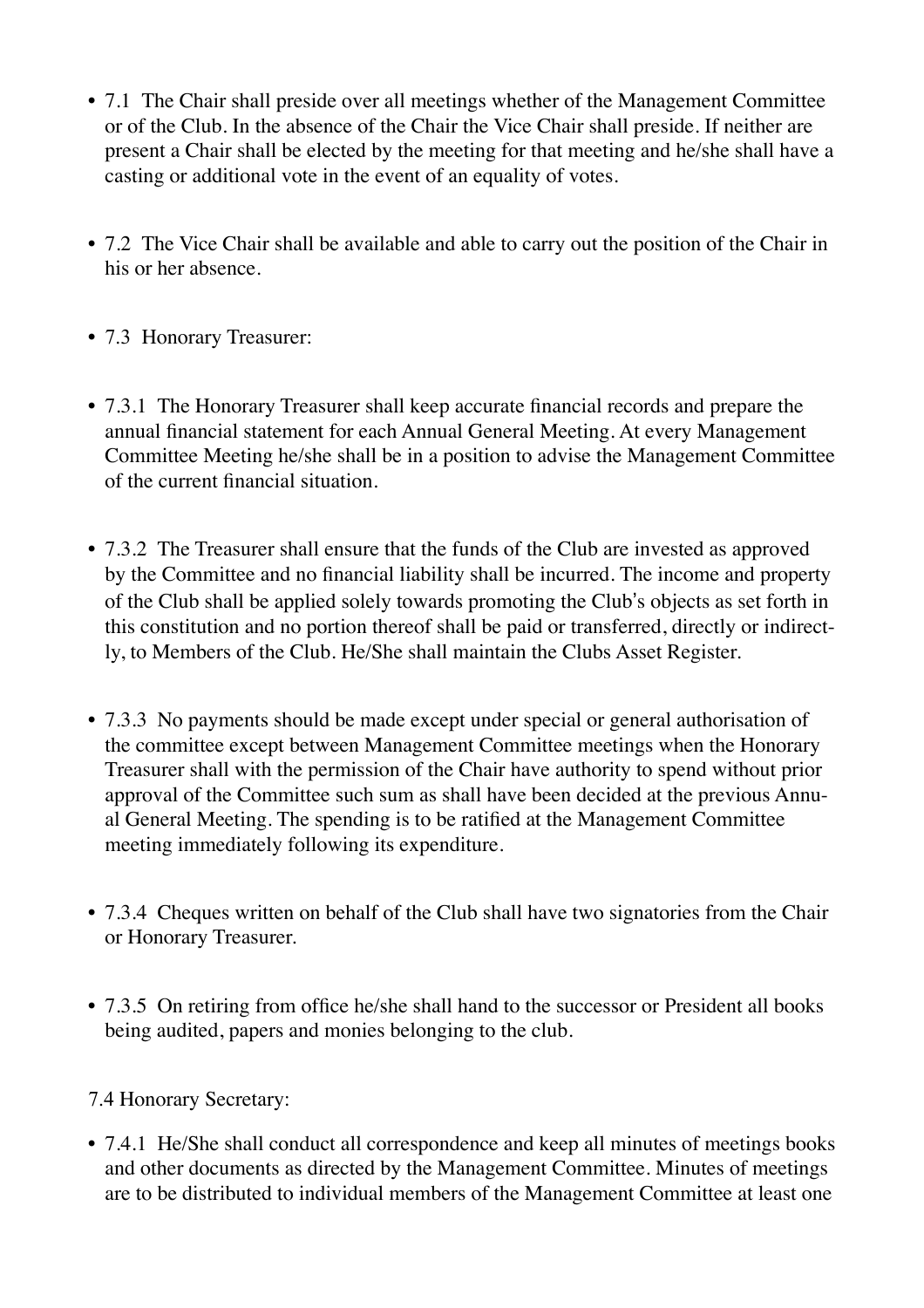week prior to the next meeting.

- 7.4.2 He/She may receive subscriptions to pass on to the Honorary Treasurer.
- 7.4.3 On retirement from office he/she shall hand over to his successor or to the President all books and papers appertaining to his office.

## 7.5 Match Secretary:

• 7.5.1 The Match Secretary shall be responsible for presenting to the Management Committee a proposed Match Calendar. He/She shall be responsible to the Management Committee for the efficient organisation and running of all fixtures and events as agreed by the Management Committee. In addition he/she shall be responsible for the safe keeping of all monies accrued during the course of his or her duties and maintain accurate accounts of income and expenditure for presentation to the Honorary Treasurer.

## 7.6 Head Water Keeper:

• 7.6.1 The Head Water Keeper shall be responsible for the policing of waters owned, leased or managed by the Club and report to the Management Committee any breaches of regulations and rules pertaining to those waters for a disciplinary decision.

## 8. Financial Year:

• 8.1 The Financial Year of the Club shall be from 1st April to the 31st March in each year the Club membership year shall be deemed to be from the 1st April in one year to 31st of March in the next year.

## 9. Meetings:

- 9.1 An Annual General Meeting of the Club shall be held not later than 1st May in each year to transact the following business.
- 9.1.1 To receive and, if approved, to adopt a statement of the Club's accounts to the end of the preceding financial year.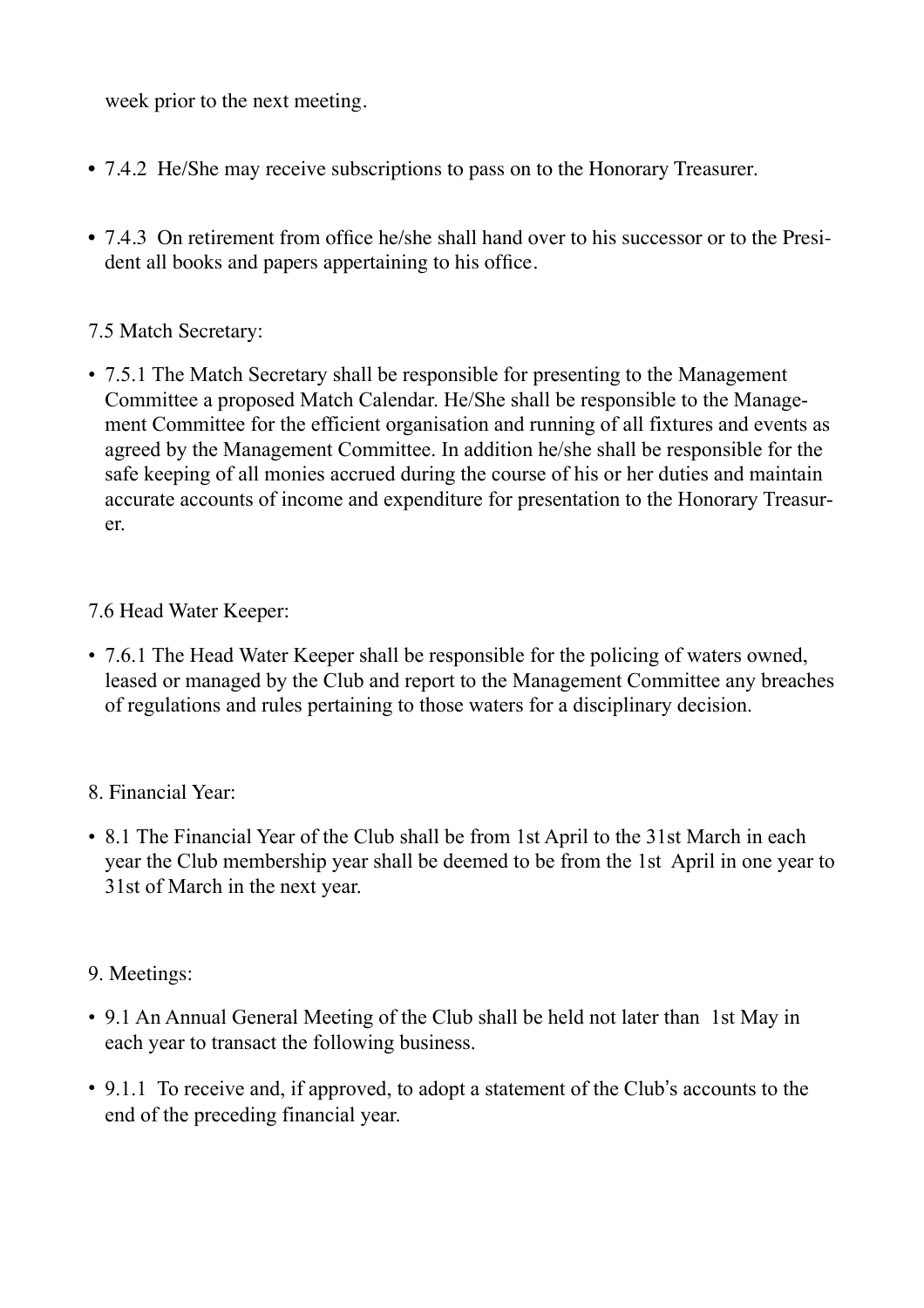- 9.1.2 To consider and, if approved, sanction any duly made alteration of the Constitution.
- 9.1.3 To appoint the Officers and other members of the Management Committee as referred to in clause 4.3.
- 9.1.4 To ratify the Trustees as referred to in clause 6.1.
- 9.1.5 To set the maximum sum referred to in clause 7.3.3.
- 9.1.6 To appoint an Auditor or Auditors
- 9.1.7 To deal with any special matter which the Committee desires to bring before the members and to receive suggestions from the members for consideration by the Committee.
- 9.2 The Honorary President shall chair the Annual General Meeting until the new Management Committee has been elected and Chairman approved. The Honorary President shall be elected by the Management Committee and remain in post until such time he/she resigns or is replaced by the Management Committee
- 9.3 Notice convening the Annual General Meeting shall be sent to the members not less than 14 days before the date of the meeting and shall specify the matters to be dealt with.
- 9.4 Any items for the Agenda for the Annual General Meeting must be submitted in writing to the Honorary Secretary at least one month prior to the date of the meeting
- 9.5 With the exception of a proposal to amend the Constitution where a majority of two thirds of the votes cast must be in favour of the proposal, a simple majority shall be sufficient to pass any proposal. In the event of an equality of votes the Chair shall cast a vote to maintain the status quo.
- 9.6 A Special General Meeting may be convened at any time by the Management Committee and shall be convened within 6 weeks from the receipt of a requisition in writing signed by not less than 12 members (or if the number of members for the time being is less than twelve, one third of the membership at the time of the requisition)